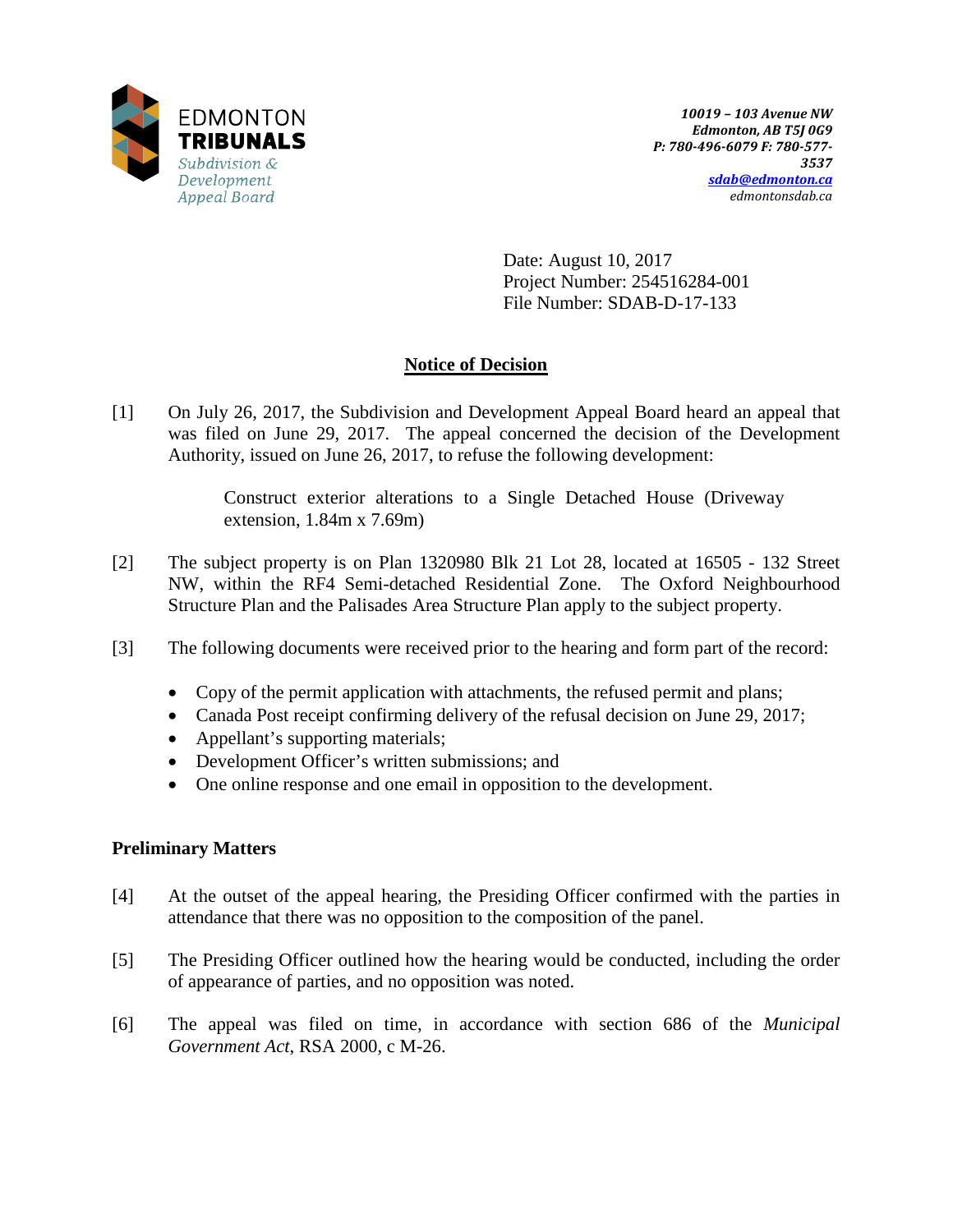[7] Both the Appellant and the Development Officer confirmed that the subject property is a Semi-Detached House, not a Single Detached House as indicated on the application. The Permit's scope of application should therefore be revised accordingly.

#### **Summary of Hearing**

- *i) Position of the Appellant, Mr. A. Sabbagh*
- [8] When he and his wife first purchased the house, they owned one small vehicle. His wife was a student at the time and did not drive. They have since purchased a larger SUV for family use, and this larger vehicle does not fit inside the garage. As a result, the smaller vehicle must be parked in the garage, while the SUV is parked on the driveway.
- [9] However, his wife uses the small car and leaves for work early in the morning. This small car is also used the most frequently. He usually works from home, so the SUV remains on the property during the day. Parking the SUV on the driveway prevents his wife from exiting the garage every morning. It is an inconvenience to continually shuffle the vehicles around, as they have young children that they cannot leave in the home without supervision. The children must accompany him and be strapped safely into the SUV each time the cars are shuffled.
- [10] The owner of the adjoining Semi-detached House with a driveway adjacent to his has placed a large flower pot at the end of the driveway, preventing him from driving onto his neighbour's driveway. This makes it even more difficult to shuffle vehicles around.
- [11] They now park the SUV on the street, in front of the green space that lies between their Semi-Detached House and the Single Detached House next door to the north. However, this on-street parking space is increasingly in high demand, due to new developments in the neighbourhood. He has tried parking around the corner on 165 Avenue instead. However, the longer trek presents a safety hazard when crossing the street with his two young children while carrying groceries, a car seat, etc. The danger increases during the winter months.
- [12] Currently, the walkway leading from the front door to the driveway is not used for parking. Adding 1.8 metres of concrete for an extended driveway will allow him to park off-street while maintaining use of the walkway. In his view, a sufficient amount of green space will remain in the front yard even with the extension. The extension will be contiguous with the sidewalk, providing direct access from the roadway to the front door.
- [13] The neighbour in opposition in his written submission stated the Appellant could have built a larger garage if he did not want to park in tandem. In response, the Appellant stated that he could not afford a larger garage. He also noted that several properties in the area have extended driveways.
- [14] He referred to the document with signatures from several neighbours who supported his application for a Driveway extension. Many of these neighbours were surprised that a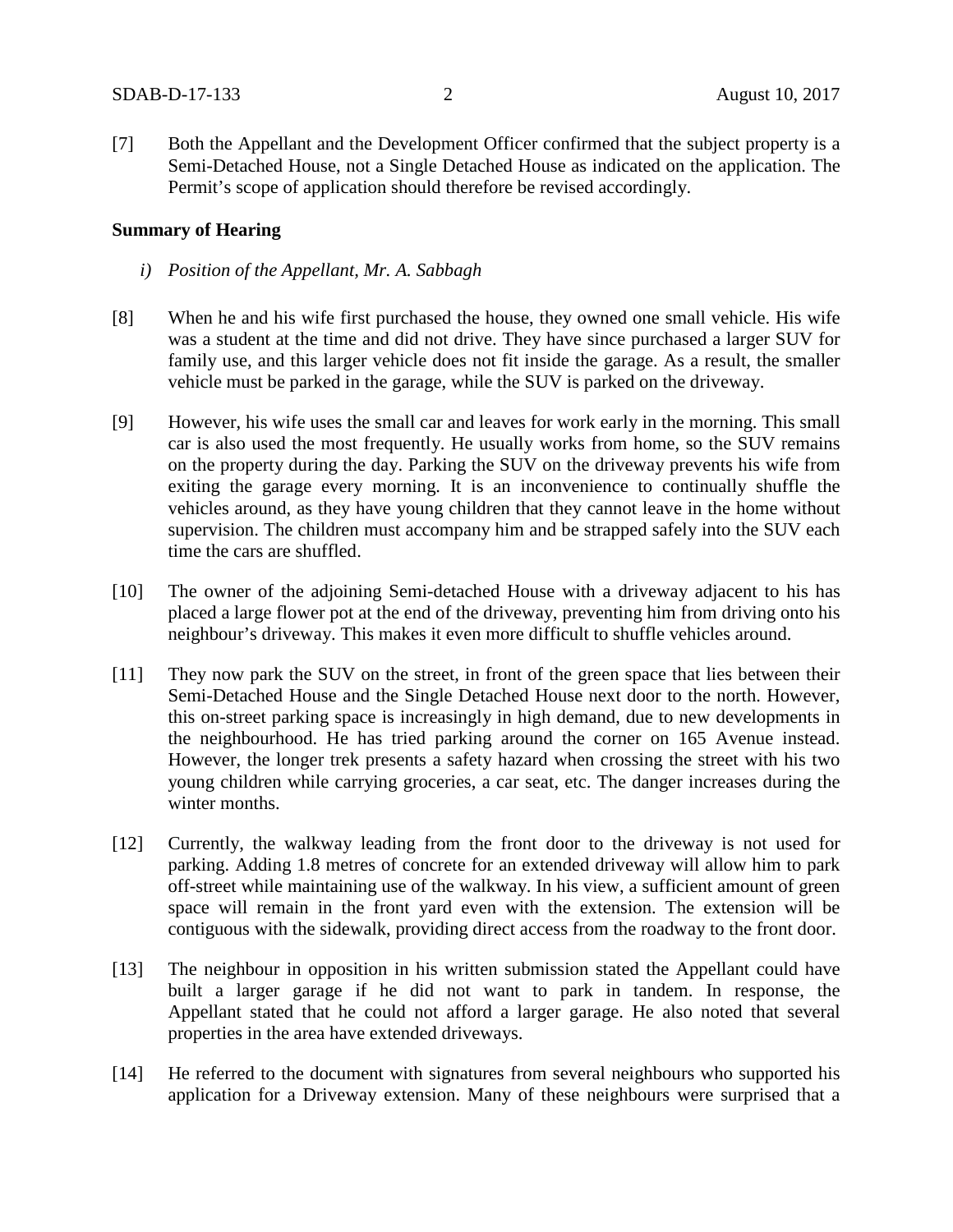development permit was required. He said he could have obtained many more signatures in support, but he just spent a short time gathering signatures as people were returning home at the end of day.

- [15] If a permit is approved, he will continue to park on the street until he has enough money to build the extension.
	- *ii) Position of the Development Authority*
- [16] The Development Authority was represented by Ms. S. Watts. She reaffirmed that the subject property is a Semi-detached House, not a Single Detached House.
- [17] She sought clarification as to whether the extension would be used as a walkway or a driveway. The Presiding Officer explained that the Appellant made it clear that he intends to use the extension as a driveway for the purposes of parking his family's SUV.
- [18] Ms. Watts confirmed that the driveway extension will exceed the maximum allowable width by 1.38 metres.
- [19] Regarding the apparent community support as demonstrated by the Appellant's petition, she stated that when neighbours sign a petition in support of this type of development, they do not consider the loss of green space, potential drainage complications, or other issues associated with a driveway extension. In addition, it is likely that some of these neighbours have similar driveway extensions, existing without permits.
- [20] Some discussion took place as to whether the driveway extension and consequent removal of a portion of the front yard green space would result in the loss of one on-street parking space. After reviewing a series of photographs, Ms. Watts said it appeared that even if the subject driveway is widened, one on-street parking space would remain between the Appellant's and his neighbour's driveways.
	- *iii) Rebuttal of the Appellant*
- [21] Referring to photographs he submitted, Mr. Sabbagh illustrated how even with the widened driveway, there would remain sufficient space in front of the green space to provide for one on-street parking spot. He noted that during his door-to-door community consultation, respondents were supportive of his development because it would remove one vehicle from the street.

#### **Decision**

[22] The appeal is ALLOWED and the decision of the Development Authority is REVOKED. The development is GRANTED as applied for to the Development Authority, subject to the following AMENDMENT to the Scope of the Application: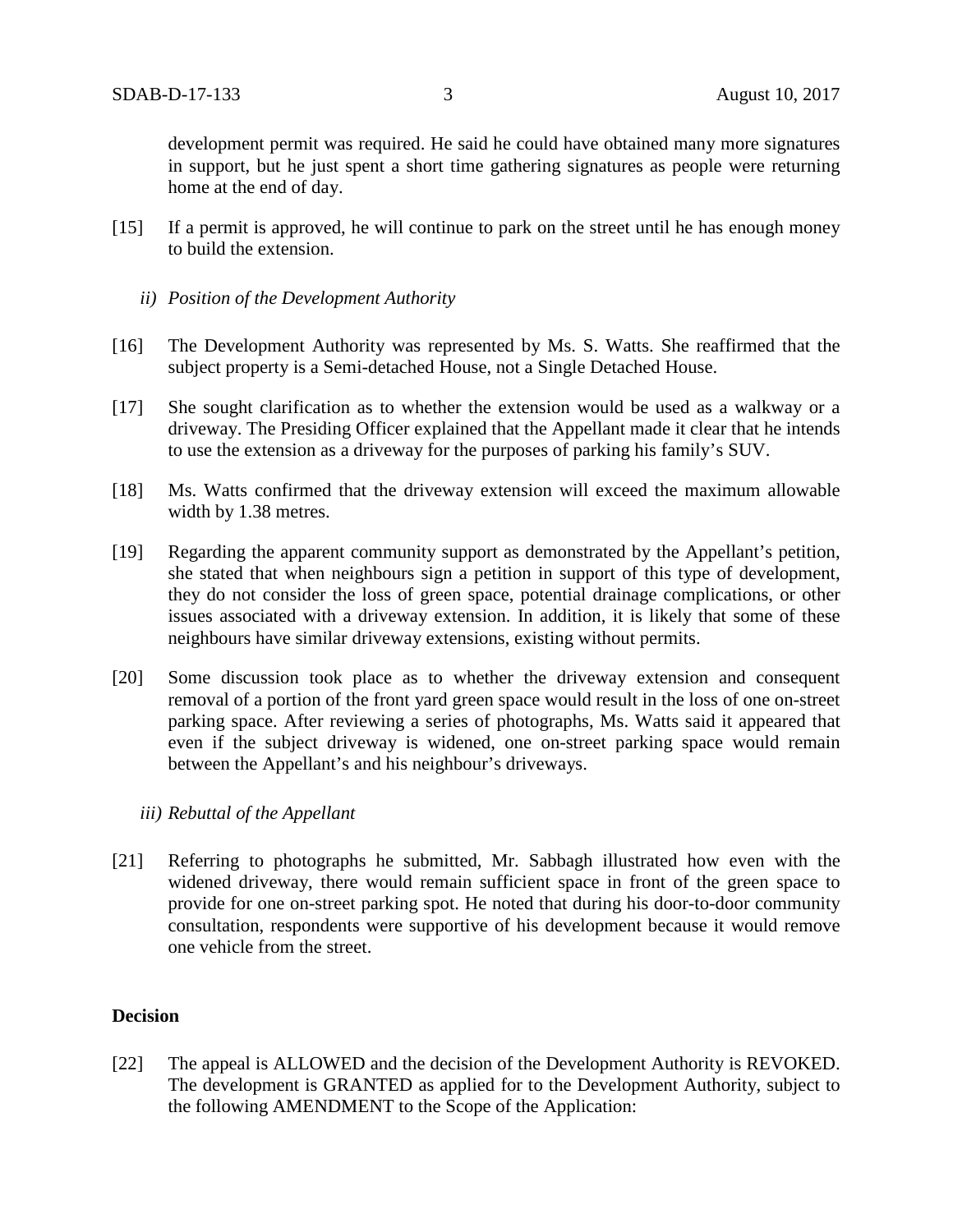To construct exterior alterations to a Semi-detached House (Driveway extension, 1.84 metres x 7.69 metres).

- [23] In granting the development, the following CONDITIONS apply:
	- 1) The development shall be built in accordance with the stamped and approved plans.
	- 2) The existing tree in the Front Yard must be relocated elsewhere in the Front Yard.
- [24] In granting the development, the following VARIANCES to the *Edmonton Zoning Bylaw* are allowed:
	- 1) Subsection 54.1(4)(a) is varied to permit the proposed Driveway extension to lead to the front door of the Appellant's home, rather than to the required Garage or Parking Area.
	- 2) Subsection 54.1(4)(b) is varied to permit a Driveway width of 5.99 metres instead of the maximum allowable width of 4.16 metres.
	- 3) Subsection  $54.2(2)(e)(i)$  is varied to allow the proposed Driveway extension to be used for parking. The subsection states that "parking spaces shall not be located within a Front Yard". The proposed extension will be used for parking in the Front Yard.

#### **Reasons for Decision**

- [25] The proposed development is for the extension of an existing Driveway, which is Accessory to a Semi-Detached House, a Permitted Use in the RF4 Semi-detached Residential Zone.
- [26] Although the application for this development permit described the property as a Single Detached House, it is actually Semi-detached Housing, and the Board amends the scope of the permit accordingly.
- [27] The Appellant wants the Driveway extension so that he may park his vehicle in the Front Yard. The extension would prevent the larger family SUV, which does not fit into the single attached garage and must therefore be parked on the Driveway, from blocking access to the garage for the smaller, second vehicle.
- [28] The proposed development requires the following variances:
	- 1) Subsection 54.1(4)(a) states, in part: "The Driveway shall… lead directly from the roadway to the Garage or Parking Area". The proposed Driveway extension leads to the front door of the Appellant's home, not to the Garage or Parking Area.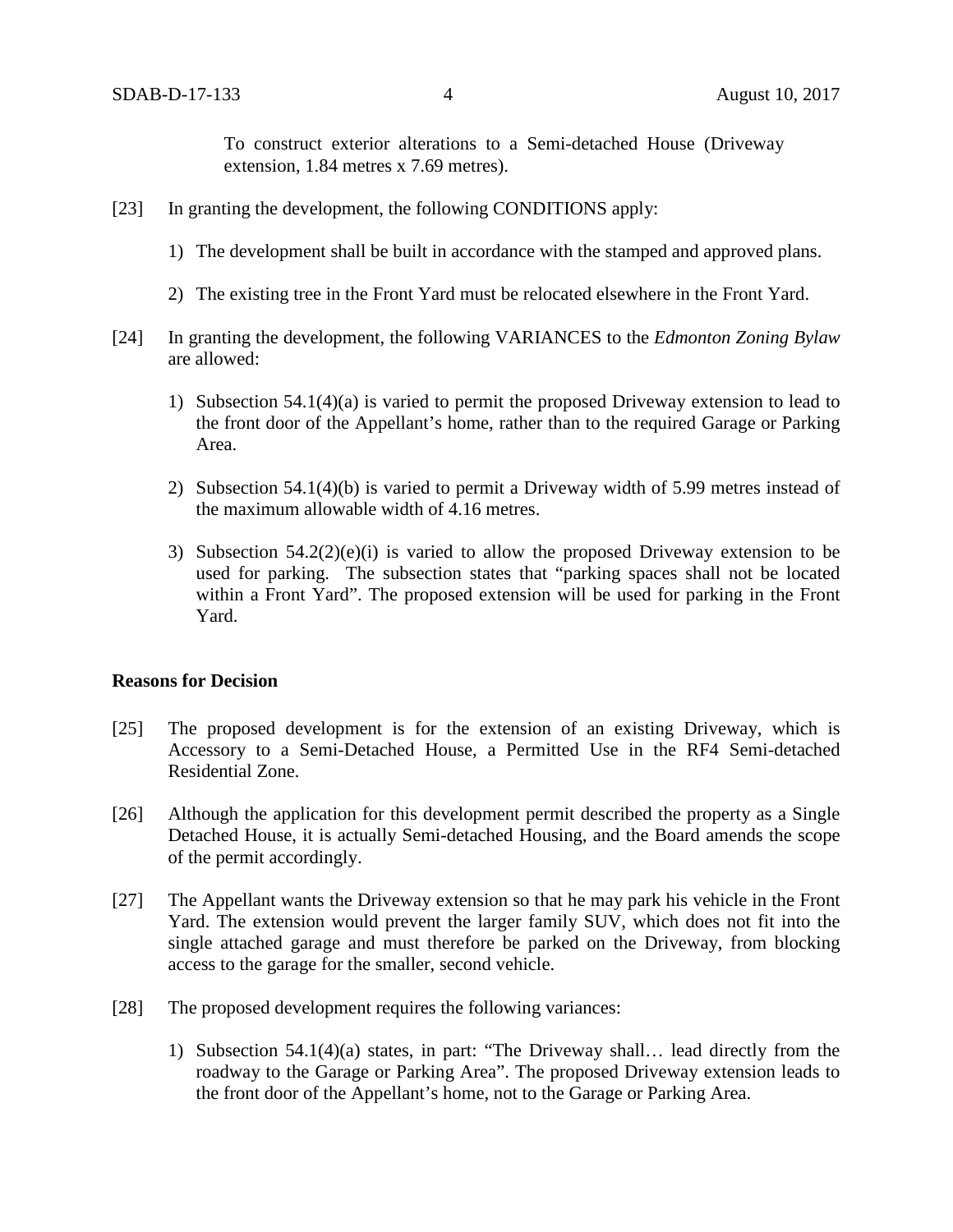- 2) Subsection 54.1(4)(b) states, in part: "The Driveway shall… for a Garage or Parking Area with one parking space, have a maximum width of 4.3 metres, or the width of the Garage or Parking Area, whichever is the lesser". The width of the existing Garage is 4.16 metres. The proposed Driveway extension results in a total Driveway width of 5.99 metres, which exceeds the maximum allowable width of 4.16 metres by 1.83 metres.
- 3) Subsection 54.2(2)(e)(i) states that "parking spaces shall not be located within a Front Yard". The proposed extension will result in a parking space being located in the Front Yard.
- [29] The Appellant provided a document showing that several neighbours support his application and do not have a problem with the Driveway extension. Also, nobody appeared at the hearing in support or in opposition to the development.
- [30] One immediate neighbour submitted an online comment opposing the application due to concerns with the loss of greenspace in the neighbourhood. However, the Board is of the opinion that allowing the Driveway extension will result in only a small loss of greenspace in the neighbourhood. With the condition that the existing tree in the Front Yard of the property must be relocated within the Front Yard, the Board is satisfied that the impact of the reduced greenspace will be minimal.
- [31] Allowing parking in the Front Yard will remove the Appellant's second vehicle from the street. Further, the Driveway extension is only 1.83 metres wide and will not result in the loss of an on-street parking space.
- [32] Having two vehicles parked in front of the Appellant's house will not look out of place in the neighbourhood because there are many two-car Driveways in the neighbourhood. The Board also accepts the Appellant's evidence that there are already a number of Driveway extensions in the neighbourhood.
- [33] For all of the above reasons, the Board is of the opinion that the Driveway extension will not unduly interfere with the amenities of the neighbourhood nor will it materially interfere with or affect the use, enjoyment or value of neighbouring parcels of land.

fung

Mr. M. Young, Presiding Officer Subdivision and Development Appeal Board

Board Members in Attendance Mr. W. Tuttle; Ms. G. Harris, Mr. A. Peterson; Ms. S. LaPerle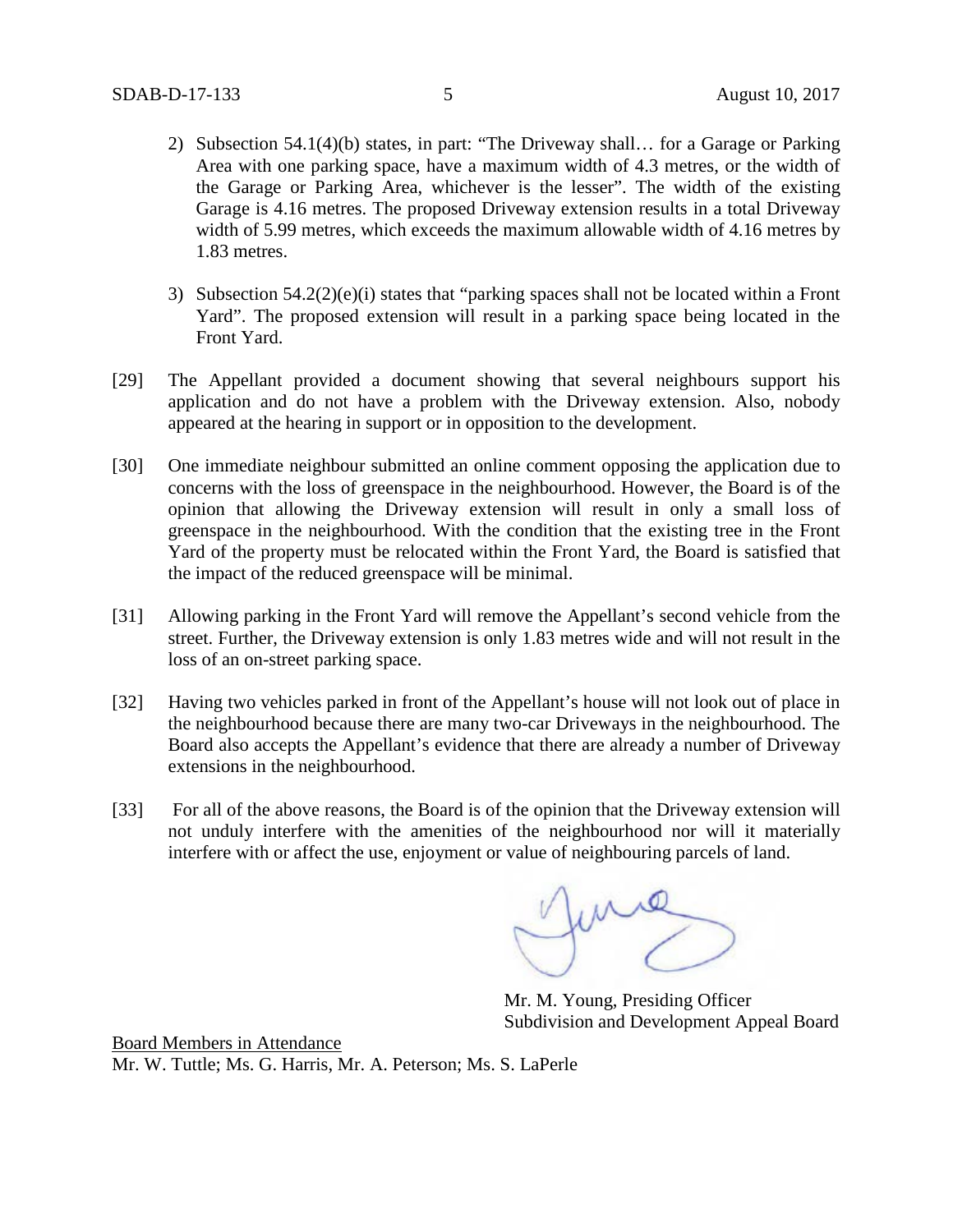## **Important Information for the Applicant/Appellant**

- 1. This is not a Building Permit. A Building Permit must be obtained separately from the Sustainable Development Department, located on the 2nd Floor, Edmonton Tower, 10111 – 104 Avenue NW, Edmonton, AB T5J 0J4.
- 2. Obtaining a Development Permit does not relieve you from complying with:
	- a) the requirements of the *Edmonton Zoning Bylaw*, insofar as those requirements have not been relaxed or varied by a decision of the Subdivision and Development Appeal Board,
	- b) the requirements of the *Alberta Safety Codes Act*,
	- c) the *Alberta Regulation 204/207 – Safety Codes Act – Permit Regulation*,
	- d) the requirements of any other appropriate federal, provincial or municipal legislation,
	- e) the conditions of any caveat, covenant, easement or other instrument affecting a building or land.
- 3. When an application for a Development Permit has been approved by the Subdivision and Development Appeal Board, it shall not be valid unless and until any conditions of approval, save those of a continuing nature, have been fulfilled.
- 4. A Development Permit will expire in accordance to the provisions of Section 22 of the *Edmonton Zoning Bylaw, Bylaw 12800*, as amended.
- 5. This decision may be appealed to the Alberta Court of Appeal on a question of law or jurisdiction under Section 688 of the *Municipal Government Act*, RSA 2000, c M-26. If the Subdivision and Development Appeal Board is served with notice of an application for leave to appeal its decision, such notice shall operate to suspend the Development Permit.
- 6. When a decision on a Development Permit application has been rendered by the Subdivision and Development Appeal Board, the enforcement of that decision is carried out by the Sustainable Development Department, located on the 2nd Floor, Edmonton Tower, 10111 – 104 Avenue NW, Edmonton, AB T5J 0J4.

*NOTE: The City of Edmonton does not conduct independent environmental checks of land within the City. If you are concerned about the stability of this property for any purpose, you should conduct your own tests and reviews. The City of Edmonton, when issuing a development permit, makes no representations and offers no warranties as to the suitability of the property for any purpose or as to the presence or absence of any environmental contaminants on the property.*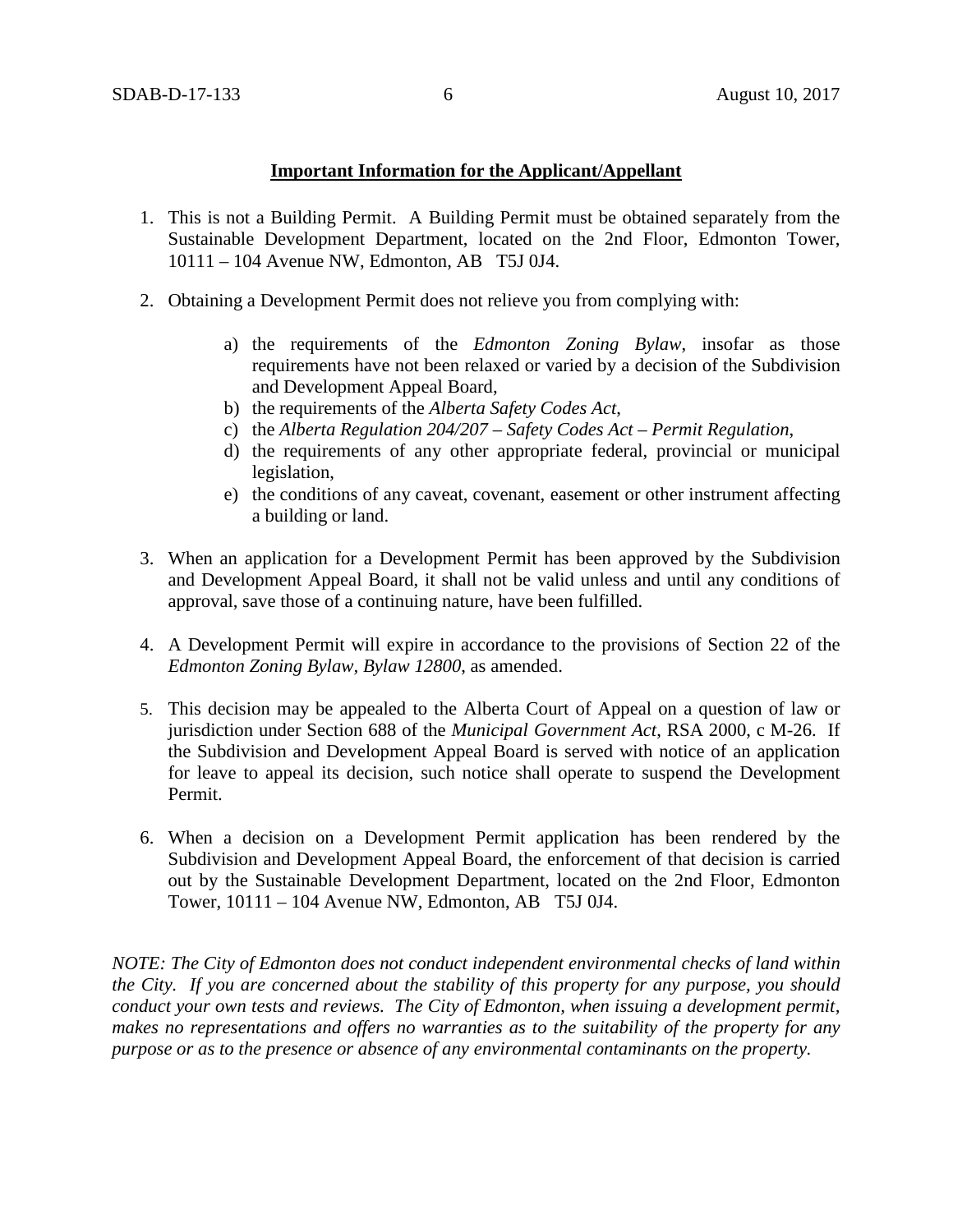

Date: August 10, 2017 Project Number: 243699586-001 File Number: SDAB-D-17-134

# **Notice of Decision**

[1] On July 26, 2017, the Subdivision and Development Appeal Board heard an appeal that was filed on June 28, 2017. The appeal concerned the decision of the Development Authority, issued on June 9, 2017 to approve the following development:

> Construct and operate a Temporary Shelter Services Use building and to demolish the existing building. (Herb Jamieson Centre - Hope Mission).

- [2] The subject property is located at 10014 105A Avenue NW, on Plan EF Lots 139-142, within the US Urban Services Zone. The Boyle Street / McCauley Area Redevelopment Plan applies to the subject property.
- [3] The following documents were received prior to the hearing and form part of the record:
	- Copy of the permit application with attachments and the approved permit;
	- Development plans and fire access plan;
	- Correspondence confirming the bed count;
	- Correspondence from City of Edmonton Fire Rescue Services, Utility Services (Waste Management), and Drainage Planning and Engineering;
	- McCauley Community League's written submissions;
	- Chinatown and Area Business Association's written submissions;
	- Development Officer's written submissions; and
	- Letter of support with conditions from the Edmonton Design Committee.
- [4] The following exhibits were presented during the hearing and form part of the record:
	- Exhibit A Notification Map, submitted by the Development Officer
	- Exhibit B Aerial photograph of the area, submitted by the Development Officer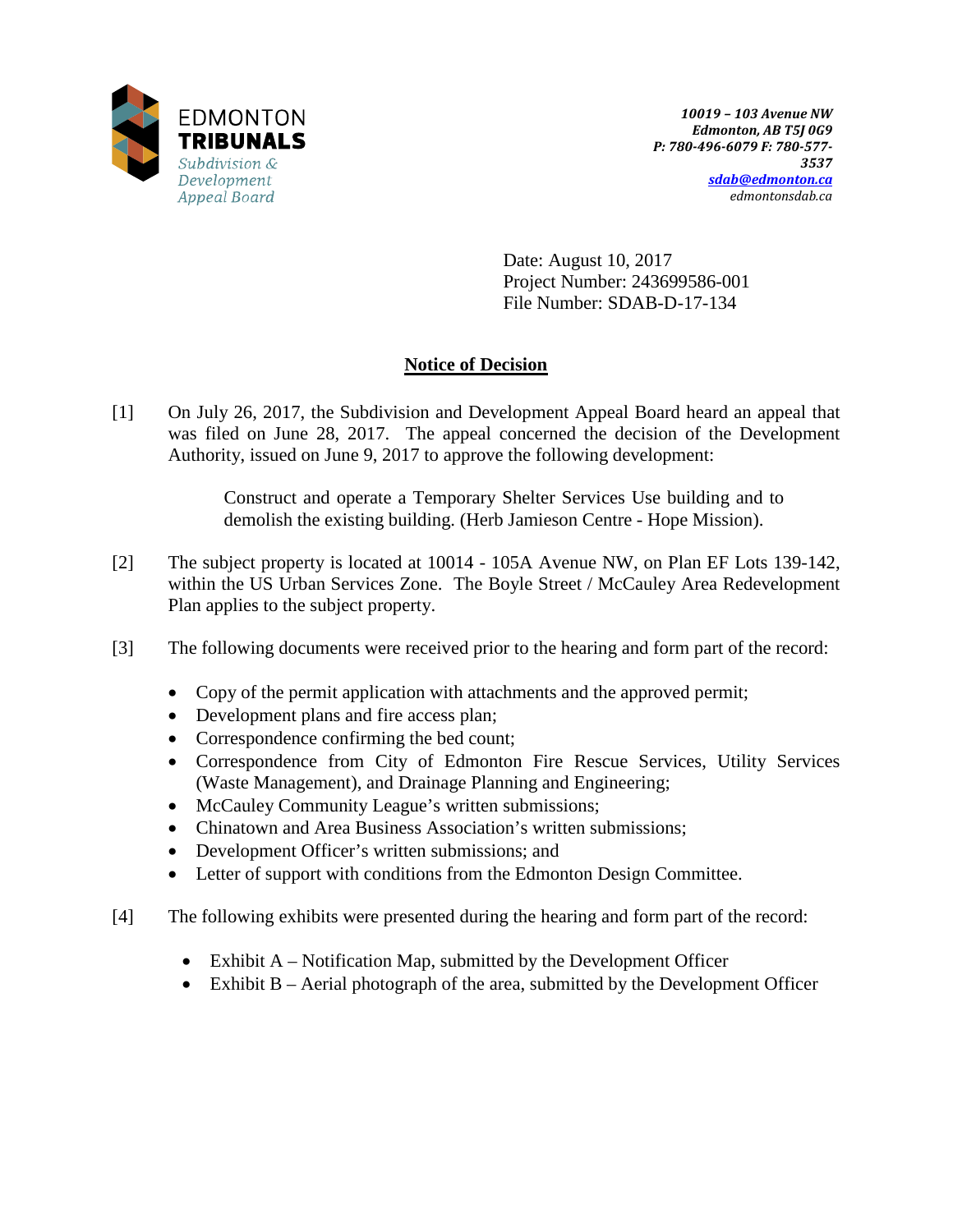#### **Preliminary Matters**

- [5] At the outset of the appeal hearing, the Presiding Officer confirmed with the parties in attendance that there was no opposition to the composition of the panel.
- [6] The Presiding Officer outlined how the hearing would be conducted, including the order of appearance of parties, and no opposition was noted.
- [7] The appeal was filed on time, in accordance with section 686 of the *Municipal Government Act*, RSA 2000, c M-26.

#### **Summary of Hearing**

- *i) Position of Appellant, Ms. B. Chao*
- [8] Ms. B. Chao, on behalf of the Garden Bakery located at 106 Avenue, was accompanied by Mr. K. Luong, Manager, and Ms. M. Chao.
- [9] Ms. B. Chao is opposed to the proposed development because the expansion will locate the building closer to her bakery along the rear lane. Already, there is insufficient space for garbage disposal and parking in this congested area along the rear lane. Individuals who use the Herb Jamieson Centre also affect her business by loitering, panhandling and asking for food.
- [10] Mr. Luong affirmed that customers of the bakery feel threatened by homeless individuals who frequent the area. He is concerned that the proposed development will result in an increase of homeless people going to the bakery to ask for food, causing vandalism and other nuisance. In his opinion, the proposed development will negatively affect the value of the bakery.
- [11] In response to questions by the Board, they explained that the rear lane requires customers to make a tight turn onto their property. If the proposed building is located closer to the rear lane due to the reduced rear setback, it will become more difficult for vehicles to maneuver. The reduced rear setback will also further push the homeless individuals who loiter in this area onto the bakery's property.
	- *ii) Position of the Appellant, McCauley Community League;*
- [12] The McCauley Community League was represented by Mr. P. O'Hara.
- [13] Mr. O'Hara reiterated the written submissions of the Community League, a summary of which follows.
- [14] In December 2016, the McCauley Community League appeared before this Board when Hope Mission proposed to develop two trailers for 51 sleeping units. The Community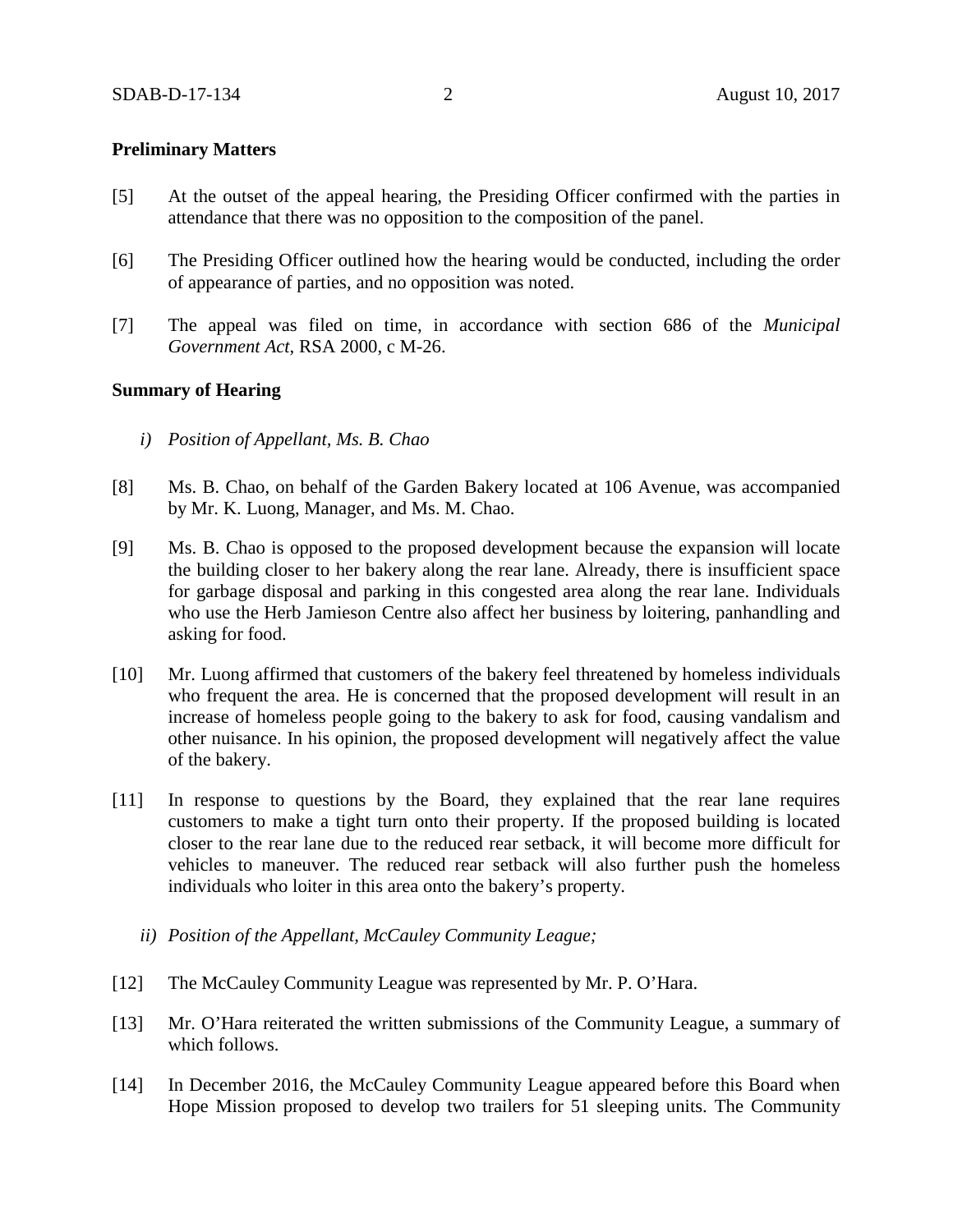League's appeal was denied. As a result, Hope Mission increased its sleeping units from 350 to 400. The Community League is concerned that the current proposal before this Board will result in those 400 units becoming permanent fixtures.

- [15] In the Community League's view, the proposed development does not align with collaborative efforts between various organizations and the City to address poverty and homelessness. Mr. O'Hara reviewed various initiatives, including the commitment to reduce concentration of social services and social housing in the inner city. The proposed development is inconsistent with these initiatives, and has been reviewed in isolation without considering its impact upon the inner city.
- [16] The proposed development is a Discretionary Use within the US Urban Services Zone, and the Development Officer has discretion to refuse the development based on the impact of the development upon the community. In his opinion, this discretion was not exercised properly.
- [17] In April 2016, City Council affirmed a decision to extend the moratorium on using public funds for subsidized housing in five inner city communities, including McCauley. The proposed development is contrary to the spirit of this moratorium.
- [18] In response to questioning by the Board, Mr. O'Hara stated that the proposed variances are minor, but the Development Officer should have considered the community impact that the proposed development will have on the neighbourhood.
- [19] Mr. O'Hara said that delaying the project until May 2018 would benefit the community because a plan to address homelessness will be in place by then. It is possible that this future plan could integrate the proposed Temporary Shelter Service, but there must be greater collaboration between the various agencies.
	- *iii) Position of Appellant, Quinco Financial Inc. ("Quinco")*
- [20] Ouinco Financial Inc. was represented by Ms. L. Roberts. She was accompanied by Mr. B. Chinn.
- [21] Quinco Financial Inc. owns a site across the street from the proposed development. They plan to build a \$43 million hotel there. The proposed development will negatively impact the successful operation of the hotel.
- [22] Mr. Chinn, a business advisor, stated that Quinco owns 22 lots around this area. Quinco is considering not proceeding with the hotel because investors are concerned that the proposed development will affect the profitability and value of the future hotel.
- [23] In response to questions from the Board, they advised that Quinco was aware of the existing Herb Jamieson Centre when it purchased the neighbouring land for the future hotel. However, although Quinco has not reviewed the plans for the proposed development, it is their position that based on the number of proposed beds, the proposed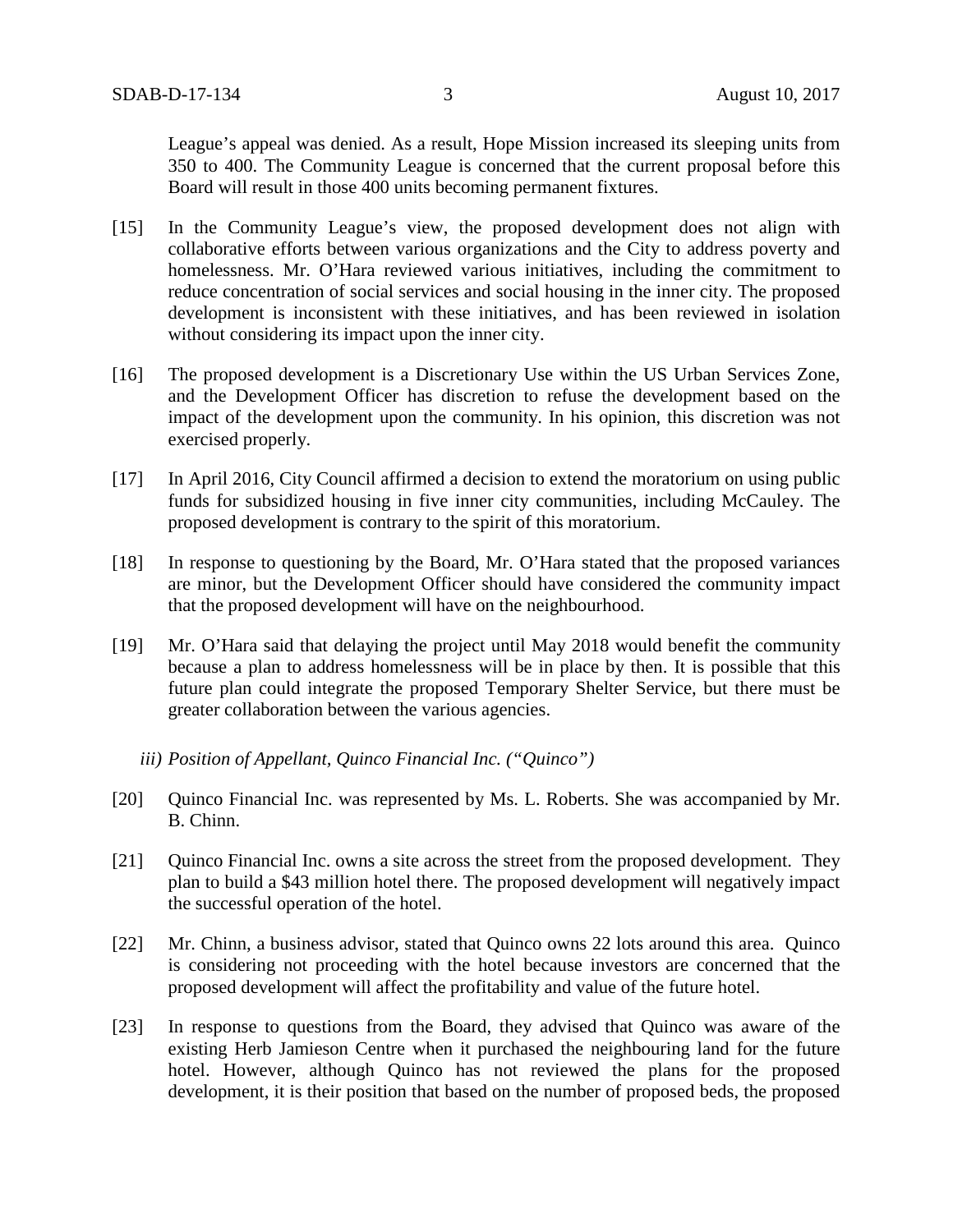development will have a negative impact on Quinco's properties. In particular, Quinco is concerned that if the subject permit is approved, this Temporary Shelter Service building will become a permanent fixture in the community.

- *iv) Position of Appellant, Chinatown and Area Business Association (the "Association")*
- [24] The Association was represented by Ms. R. Lawrence, Executive Director. Ms. Lawrence read from her prepared written submissions, a summary of which follows.
- [25] The Association covers the business area in the McCauley and Central McDougall communities. Area businesses are concerned about the proposed development. Both McCauley and Central McDougall are home to many social services and human service agencies that provide supports to those living in poverty within the inner city. Both McCauley and Central McDougall have been identified as "in distress", with a low quality of life index.
- [26] Business owners within the vicinity of Herb Jamieson have had to deal with social disorder, public intoxication, urination and defecation on a daily basis. The expansion of Herb Jamieson will aggravate these problems. Business owners are further concerned with the placement of Hope Mission's clientele during the construction stage, and question where these individuals will live during this process.
- [27] The Association is in full support of the City's Ten Year Plan to End Homelessness and wishes to see the City of Edmonton expedite this plan. By housing the homeless, many of the above cited concerns would be reduced. In addition, there would be reduced calls for police and paramedics.
- [28] Ms. Lawrence reviewed the progress of the Ten Year Plan, revised targets and timelines for the Ten Year Plan, supplemental community-led programs, as well as the results from various studies and reports regarding homelessness in Edmonton and the costs of tackling homelessness. Ultimately, the focus must be on appropriate, supportive housing, rather than having emergency services constantly picking people up from off the streets. Within this context, the expansion of Herb Jamieson should not be supported.
- [29] Upon questioning by the Board, she stated that even though the Herb Jamieson Centre is in existence, the expansion is a concern for the businesses in the area. In her opinion, extensive cleaning of the site needs to be done.
- [30] With regard to the variances, she acknowledged that she did not review the plans, nor did she have information regarding the hours of operation or whether the proposed number of units would be permanent. Regarding the Height variance, the Association is opposed to the Height, but she could not comment further on it. She noted that the proposed landscaping with additional trees will attract more people seeking cover from the sun. Trees also present a safety concern, as they can prevent visibility.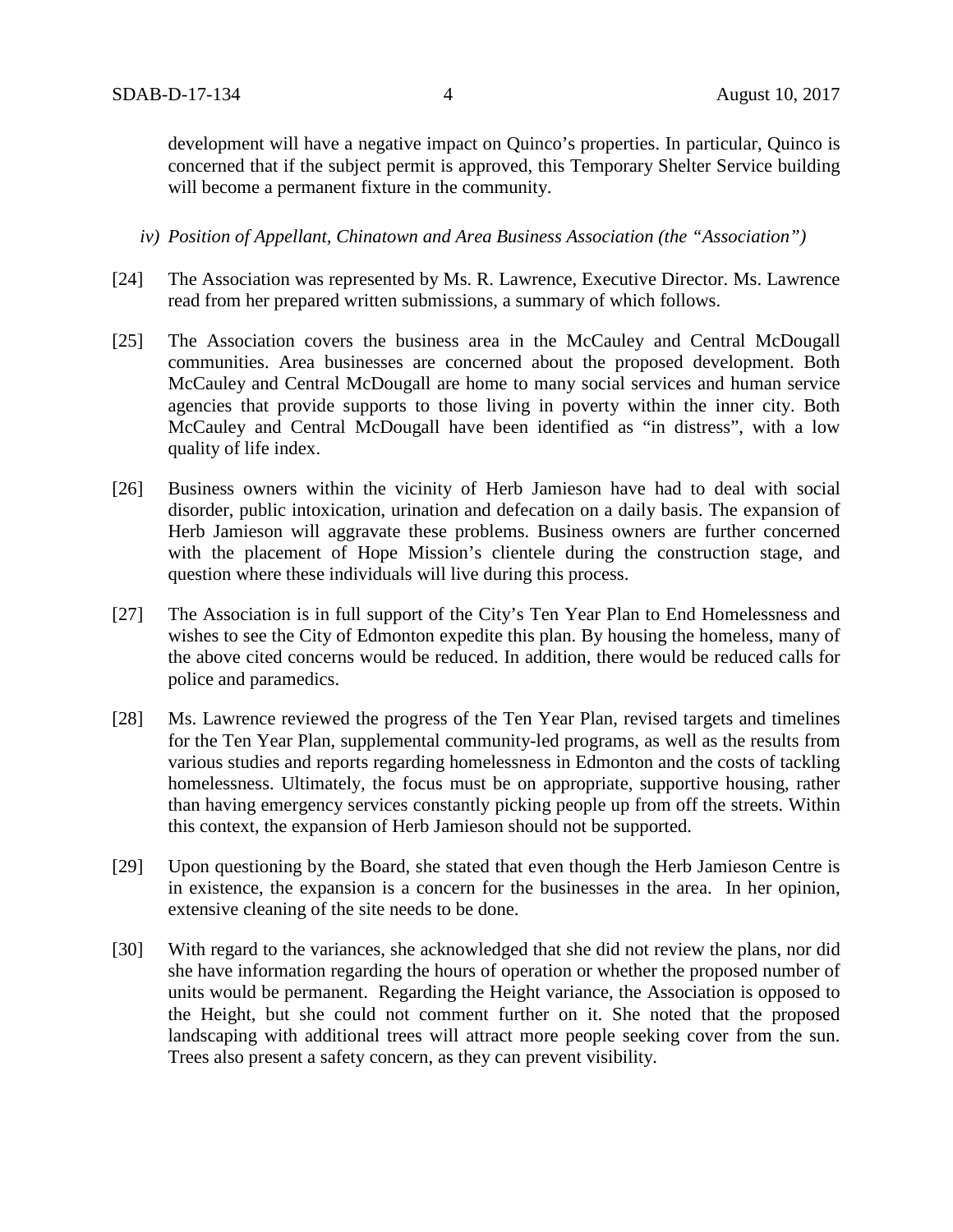- [31] In her opinion, the issues experienced in the neighbourhood are from individuals using the shelter since they have no place to go.
	- *v) Position of Affected Property Owner in Opposition to the Development*
- [32] Mr. Gruninger stated that when he purchased the lots around the Herb Jamieson Centre, he intended to construct a condominium building and had hoped that the shelter would be removed so that development can proceed. In his view, "people don't change" and he constantly sees the same clientele going in and out of the establishment.
- [33] Impark currently rents the lot he owns immediately to the west of the Herb Jamieson Centre and they have to remove garbage from the lot on a daily basis. In his view, the proposed development should be built in another location so that the downtown core can continue to be cleaned up.
- [34] He did not review the proposed plans so he could not comment on the variances.
	- *vi) Position of the Development Authority*
- [35] The Development Authority was represented by legal counsel, Mr. M. Gunther. He was accompanied by Development Officer, Mr. P. Kowal.
- [36] Once a matter reaches the Board, the role of the City at the hearing is not to speak in favour or opposition of the development, but to answer questions of the Board and provide comments regarding the legal framework in which the Board renders its decision. Mr. Kowal can also answer any questions specifically about the development.
- [37] Section 616(b) of the *Municipal Government Act,* defines "development" as four things: the excavation of a site, the construction of a building, a change in use, or an intensification of use.
- [38] In the context of this appeal, the proposed development is for a land use that existed on the site since 1954, when the first permit was issued for a men's hostel. Since that time, permits have been issued to allow the development to continue to exist.
- [39] The subject development is for the construction of a new structure to replace an existing structure that will be demolished. There is also a minor component of use intensification. Currently, there are 350 permanent temporary shelter beds on the site, with an additional 51 being permitted for a limited time through a two year development permit. If the proposed development is granted, all 400 temporary shelter beds will be allowed without time limitations.
- [40] Regarding the intensification of use, the issue before this Board is whether a change from 350 permanent temporary shelter beds (with 51 additional beds allowed for a two year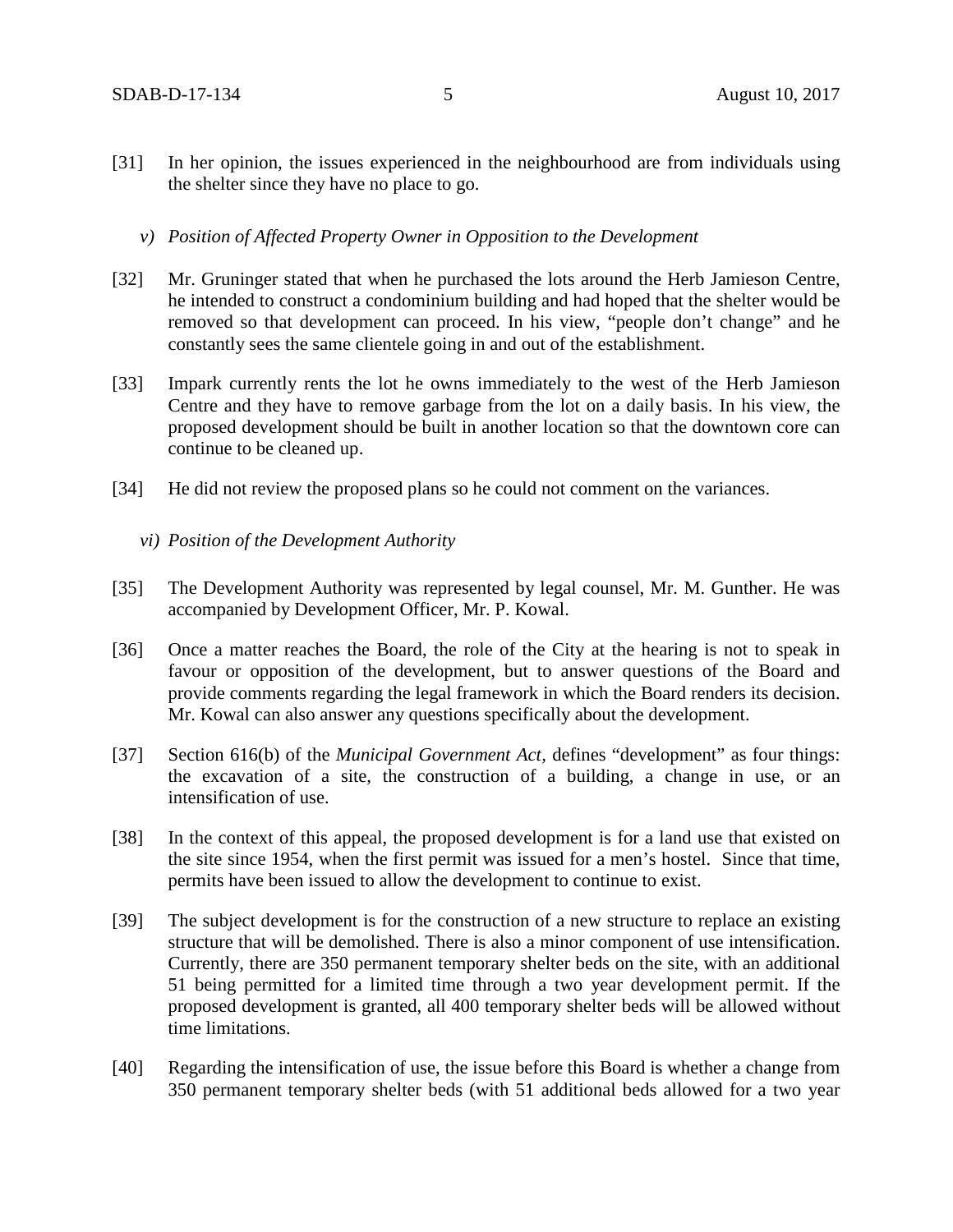period) to 400 permanent temporary shelter beds will have a material impact upon the neighbourhood. What is not at issue is the existence of a Temporary Shelter Services Use for 350 permanent temporary shelter beds because that land use already exists under previously approved development permits. Even though the proposed development is a Discretionary Use, the land owner is entitled to continue that use. The Appellants raised concerns related to homelessness and how it should be managed. Although homelessness is a high priority for the City, how to deal with it is outside the purview of this Board.

- [41] The Board questioned whether it had the power to consider the impact of the entire 400 bed proposed development rather than just the incremental impact of the 50-bed expansion.
- [42] In response, Mr. Gunther referred to the case of *Rossdale Community League v Edmonton (City),* 2017 ABCA 90, where there was an existing development permit that dated back to the 1950s. The Applicant in that case applied for renovations to the facilities. In so doing, the proposed development remained consistent with the original scope of the permit. Implicit in the Court's decision was the recognition that development permits for specific land uses run with the land and that the Applicant remains entitled to continue that use, subject to rezoning resulting in a non-conforming use.
- [43] Mr. Kowal submitted Exhibit "A", a 60-metre notification map showing the location of the Site. To the northwest of the subject Site is a vacant lot; to the north is an existing bar and neighbourhood pub with apartment dwellings above; to the east, Edmonton Public Schools operates a maintenance service building; and to the south is the George Spady Centre and Immigration Hall. The exhibits demonstrate that the proposed development is not incompatible with surrounding developments.
- [44] There are also commercial developments north of the subject Site, and a loading/customer parking area behind the subject Site. In his view, any potential negative impact from the Herb Jamieson Centre will be buffered by these areas.
- [45] The only issue related to the development is the building design and variances required. The proposed development aligns with the General Purpose of the Zone, and the Herb Jamieson Centre will remain at 400 beds. He referred to Condition 4 of the approved permit, which states "at no time shall the bed count exceed the existing occupancy of 400 in the proposed building". If additional beds are considered, a new Development Permit application would be required. He confirmed that the 400 beds will be permanent.
- [46] The variance in Height is necessary because of two portions that would extend out from the roof to accommodate a stairwell and a mechanical room. These portions would be a small percent of the total building area and would not be very visible from the street.
- [47] Regarding the landscaping variance, using all deciduous trees rather than a 50-50 mix of deciduous and coniferous trees is preferable. Deciduous trees have a canopy to provide shade and cover. Given sustainability principles and considering the heat that rises from asphalt and hard surfacing during the summer, there is an advantage to this canopy. These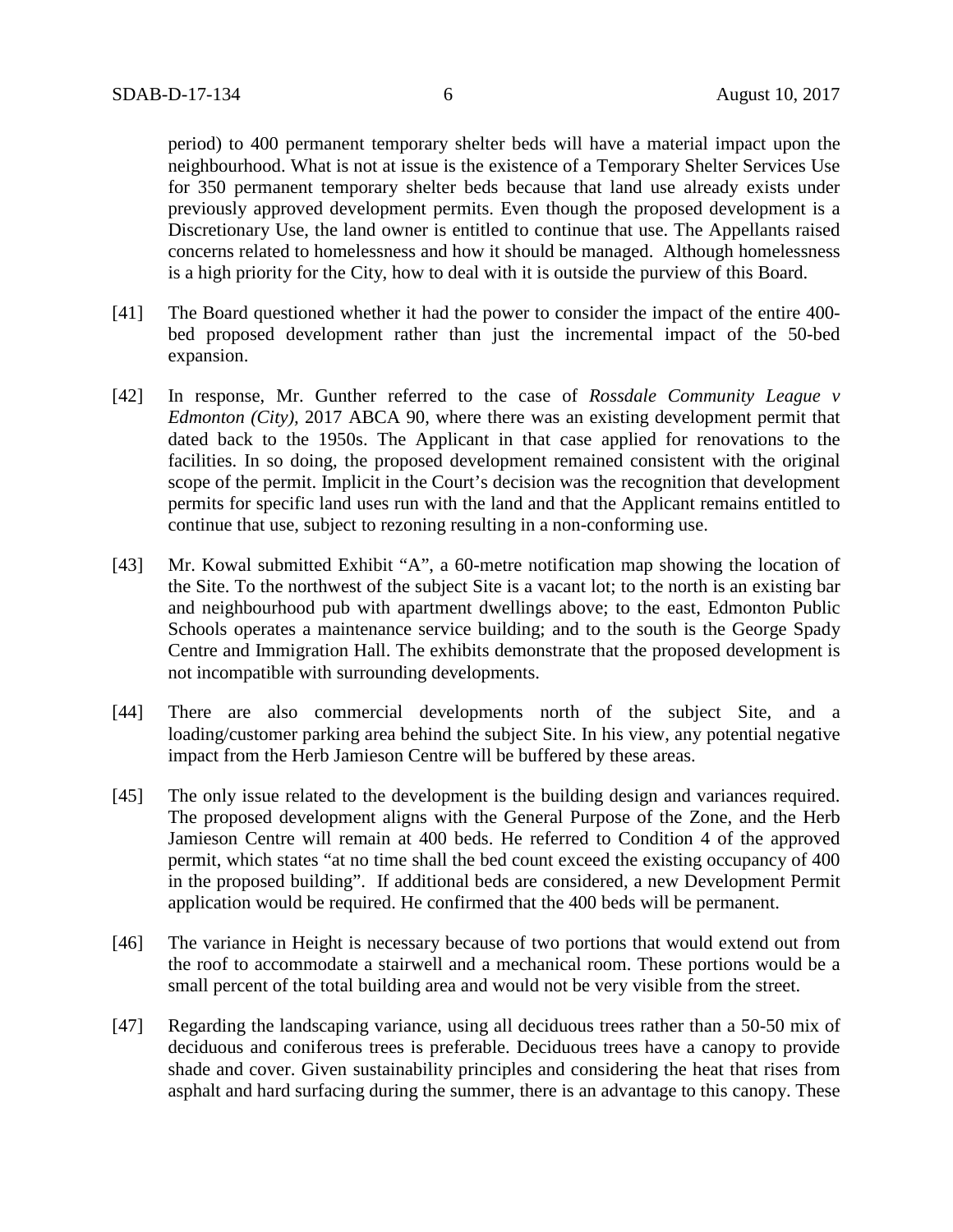trees lose their leaves in the winter, allowing light through their branches, whereas coniferous trees would create more of a shadow. In his view, the deciduous trees do not create a safety or security concern because the canopy is usually eight to twelve feet above ground level.

- [48] Regarding the Rear Setback variance, he advised that the Rear Setback in this case does not refer to the north property line that abuts the back alley. Rather, it refers to the west property line abutting the adjacent lot. As a result, the reduced Rear Setback would not impact Ms. Chao's business.
- [49] He also noted that for the most part, the proposed building would not be built up to the west property line. However, the Rear Setback deficiency is determined based on the portion of the building that falls closest to the property line, which is why the Rear Setback variance is required.

*vii) Position of the Respondent, Brian Allsopp Architect Ltd.* 

- [50] The Respondent was represented by Mr. B. Allsopp. He was accompanied by Mr. J. Odishaw and Mr. B. Reith from Hope Mission.
- [51] Mr. Reith disagreed that the proposed development is being pushed forward in isolation from the community. He is a member of the City Land Committee that reviews the community's overall wellness plan. Based on 2015 and 2016 data, an outside firm determined that only four percent of 120,000 men who stayed at Hope Mission during that period would fit into a community wellness shelter. There is a need for the work being done by Hope Mission.
- [52] He agreed with the Appellants that the key to addressing homelessness is permanent supportive housing. However, Edmonton is a winter city, and there is a need for services like those provided by the Herb Jamieson Centre to get individuals off the street into emergency shelter. Deferring the proposed development to 2018 when the community wellness programs are slated to be finalized will not solve the immediate homeless problem. That being said, if the issue is indeed resolved within 10 years and the Temporary Shelter Service is no longer needed, then the Centre will be converted to other uses.
- [53] Regarding the proposed development itself, Mr. Odishaw submitted that the design is aesthetically pleasing and will enhance the community. The proposed rooftop garden will promote activities such as barbeques and community gardening, which will remove the homeless from the street. It was noted that none of the Appellants spoke in opposition to the requested variances.
- [54] Upon questioning by the Board about the variances, Mr. Allsopp referred to Exhibit "B", and noted that the new building has approximately the same footprint as the existing one, and that it is in fact set further back from the laneway. Also, the proposed building will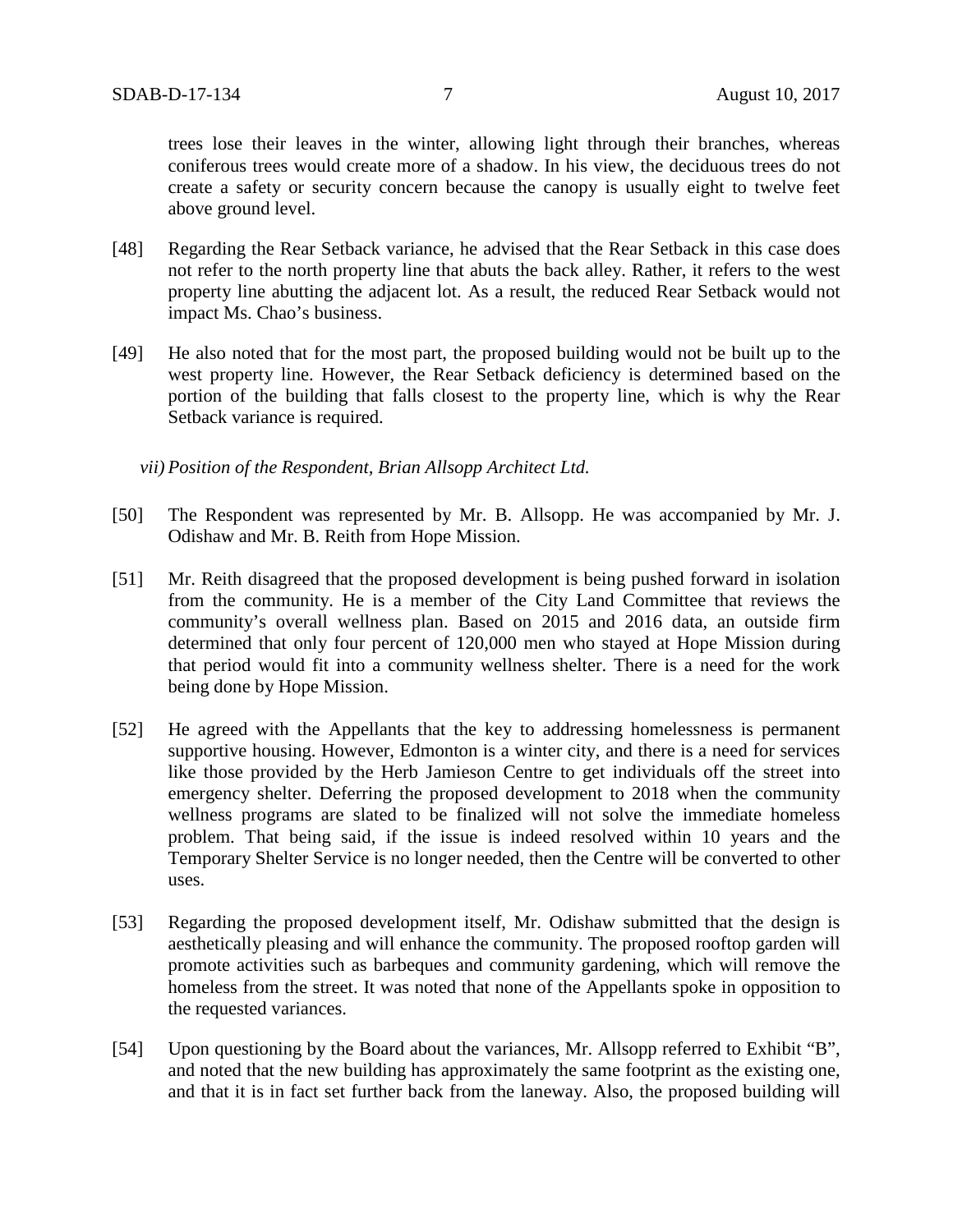have a canopy to provide some shelter from rain and snow. The angled corner of the proposed building will create an angled plaza effect. There will also be a dedicated indoor loading area as well as secure underground parking for staff. Overall, the building will be safer and make for a more aesthetically pleasing streetscape.

- [55] Mr. Odishaw and Mr. Reith indicated that homeless people are already in the area, they are not there because the Hope Mission is there. The facility gives them a place to go and gets them off the street.
- [56] Mr. Odishaw and Mr. Reith also confirmed that the Temporary Shelter Service allows people to stay a maximum of 21 days in the facility, it is not permanent housing. In their view, although they could operate with 351 beds, they would prefer to be approved for 400 beds, which would allow them to improve the services they provide.
- [57] They acknowledged that if the permit is approved and construction proceeds, there is currently no place for their homeless clientele to stay. One option would be to place individuals in the Edmonton Remand Centre. Also, another Hope Mission building is nearby.
- [58] Their clientele are able to come and go from the facility 24 hours a day, seven days a week. They are not forced to leave the facility in the morning so there is no influx of people into the neighbourhood at any given time.

#### *viii) Rebuttal of the Appellants*

- [59] Ms. Chao and Mr. Luong stated that they now have an understanding of the building. However, they are concerned that the building Height will shadow their business. Mr. Luong is concerned that the back corner of the property will negatively affect Garden Bakery's parking area.
- [60] Mr. O'Hara said that no evidence had been presented to demonstrate that the proposed development would have a negligible impact. As stated by the Development Authority, community impact is an aspect that must be considered by the Board.
- [61] Quinco Financial Inc. declined the opportunity to provide rebuttal.
- [62] Ms. Lawrence stated that the Chinatown and Area Business Association had not been consulted by the Respondent about the development.

### **Decision**

[63] The appeals are DENIED and the decision of the Development Authority is CONFIRMED. The development is GRANTED as approved by the Development Authority, subject to CONDITIONS as set out in Permit Number 243699586-001, issued on June 9, 2017.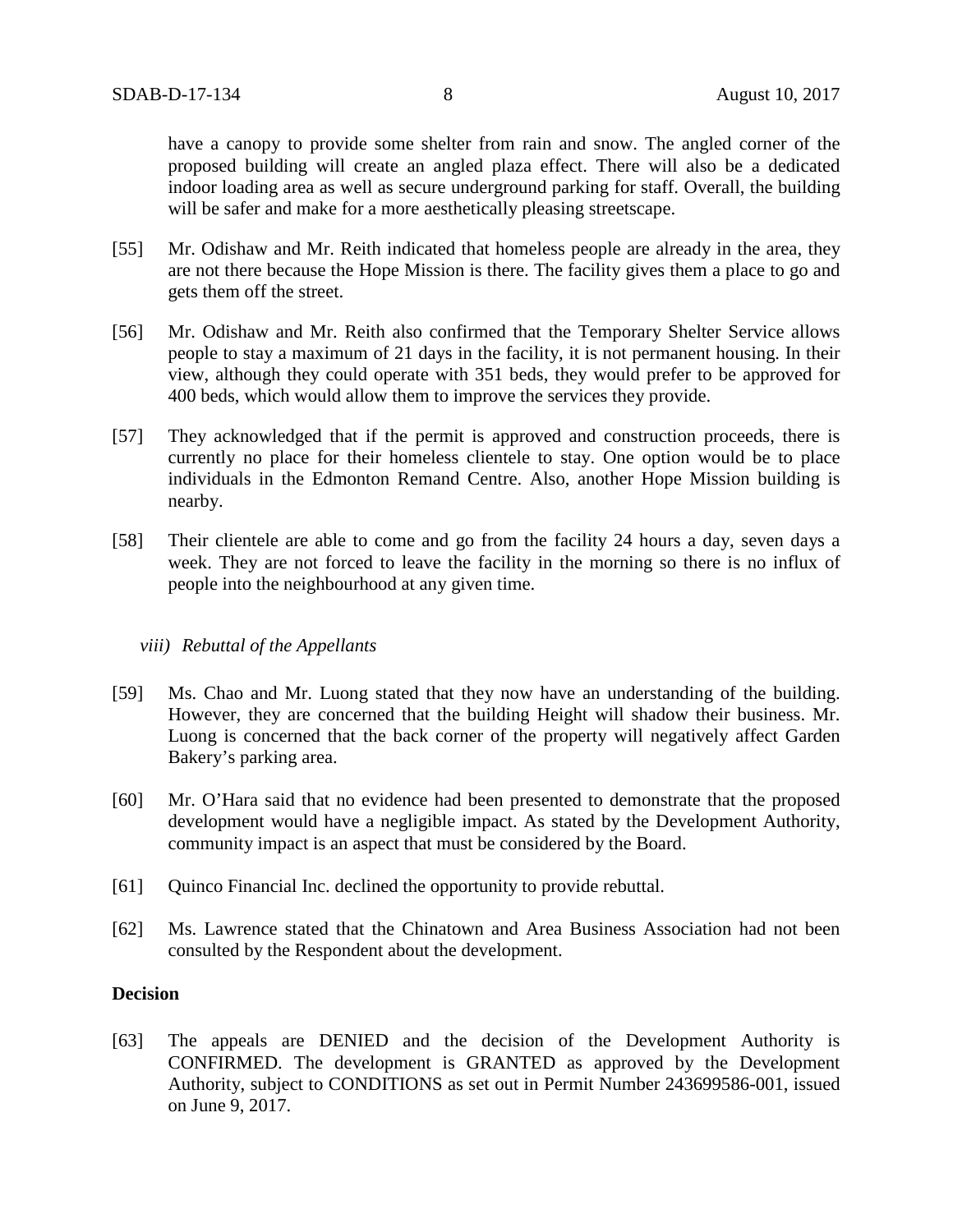- [64] In granting this development the following VARIANCES to the *Edmonton Zoning Bylaw* are allowed:
	- 1) Subsection 510.4(2) is varied to permit a reduced Rear Setback of 0.0 metres instead of the required 7.5 metres.
	- 2) Subsections 510.4(4) and (5) are varied to permit a building Height of 13.3 metres instead of the allowable maximum of 10.0 metres.
	- 3) Subsections  $55.3(c)(i)$  and (iii) are varied to permit the proportion of deciduous to coniferous trees and shrubs to be 100:0 instead of 50:50.

## **Reasons for Decision**

- [65] The proposed Development is for a Temporary Shelter Service, which is a Discretionary Use in the US Urban Services Zone.
- [66] There is an existing development permit for a 350-bed Temporary Shelter Service. A new development permit is required because a new building is proposed and because of a proposed intensification of Use to allow an additional 50 beds. Although a number of those opposed to the proposed development were opposed on the basis that a Temporary Shelter Service Use is not appropriate in this area, the fact is that there is already a valid development permit for such a Use. The issues before the Board relate to the impact the new building and the incremental intensification of Use would have on the neighbourhood and neighbouring parcels of land, not to whether such a Use is appropriate at this location.
- [67] As well, the Board accepts the Respondent's position that the homeless people it serves are already in the neighbourhood—they are not there because the Temporary Shelter Service is there. In other words, the problems associated with homeless people in the neighbourhood are not caused by the presence of the Temporary Shelter Service. The Temporary Shelter Service gets people off the street and gives them a place to stay for up to 21 days.

#### **The Intensification of Use**

- [68] The building has existed on the subject Site for over 50 years with this type of Use. In December 2016, Hope Mission was given a temporary development permit to house an additional 51 occupants in temporary trailer shelters on the site, in addition to the 350 available within the main building.
- [69] With regard to the intensification of Use to allow an additional 50 beds in the proposed new building, the Board heard no convincing evidence that there has been an increase in any of the community's social problems since the temporary development permit allowing an additional 51 beds was approved.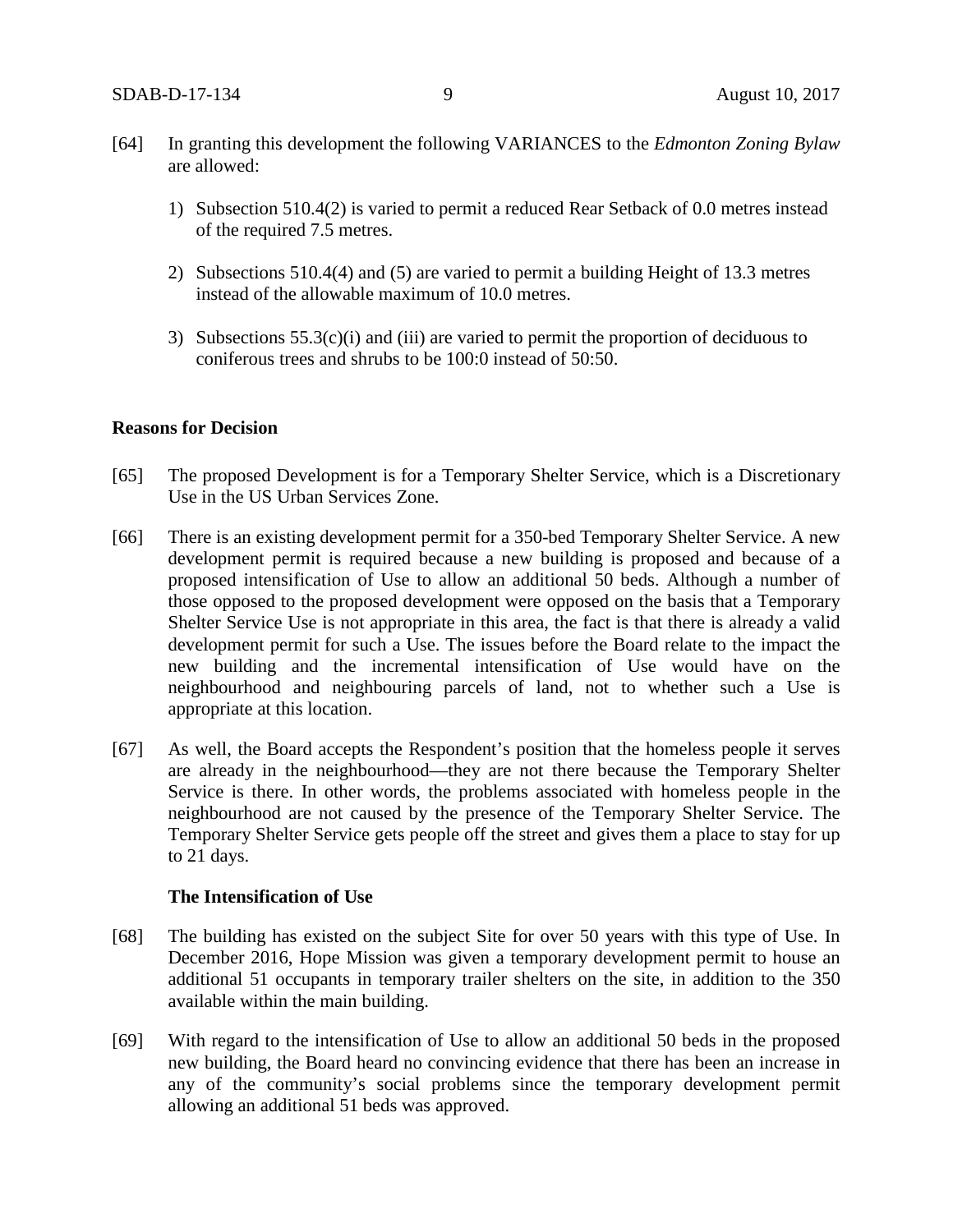- [70] The Board heard evidence about the various surrounding Uses, which consist of commercial Uses, institutional Uses or parking lots. The Board is of the opinion that the proposed development is reasonably compatible with the immediately surrounding uses.
- [71] The McCauley Community League's main concern is the overall approach to homelessness in the City. The Community League believes that other steps should be taken to address these concerns rather than the expansion of the proposed Temporary Shelter Service. These concerns are beyond the mandate of the Board, which is tasked with determining the impact the proposed development will have on the neighbourhood and neighbouring parcels of land.
- [72] One of Ms. Chao's concerns was about how homeless people in the area frequent her business and cause problems. As was stated above, the Board is not convinced that the problems associated with homeless people in the neighbourhood are caused by the presence of the existing Temporary Shelter Service. It follows that the Board does not believe that the intensification of that Use will result in an intensification of the problems Ms. Chao's business is experiencing.
- [73] Quinco Financial Inc.'s concerns related to how the development might impact the viability of a hotel project they are considering on a nearby site. Similarly, Mr. Gruninger felt that the presence of the existing homeless shelter had a negative impact on his plans to construct a condominium project. Quinco Financial Inc. was also concerned with the impact the proposed development would have on the value of their land.
- [74] The Board notes that the Use of the development will continue to be the same Use that has existed there for at least five decades. The Board is of the opinion that the intensification of Use from 350 to 400 permanent beds will not have any significant impact on neighbouring parcels of land.
- [75] The Chinatown and Area Business Association's concerns related to homeless problems in the area and how the City should address them. Few of the concerns were directed specifically at the proposed development and none of them were planning issues that the Board has the authority to deal with.

#### **The New Building**

- [76] The proposed new building requires three variances. They relate to the minimum Rear Setback, the maximum building Height and Landscaping.
- [77] Most of the Appellants and the others in opposition to the proposed development had no issues with the variances.
- [78] One of Ms. Chao's concerns related to how the proposed building would impact traffic in the alley between her business and the development. She was under the mistaken impression that the proposed development would be closer to the alley because of the reduced Rear Setback. In fact, the proposed building will have an increased Setback from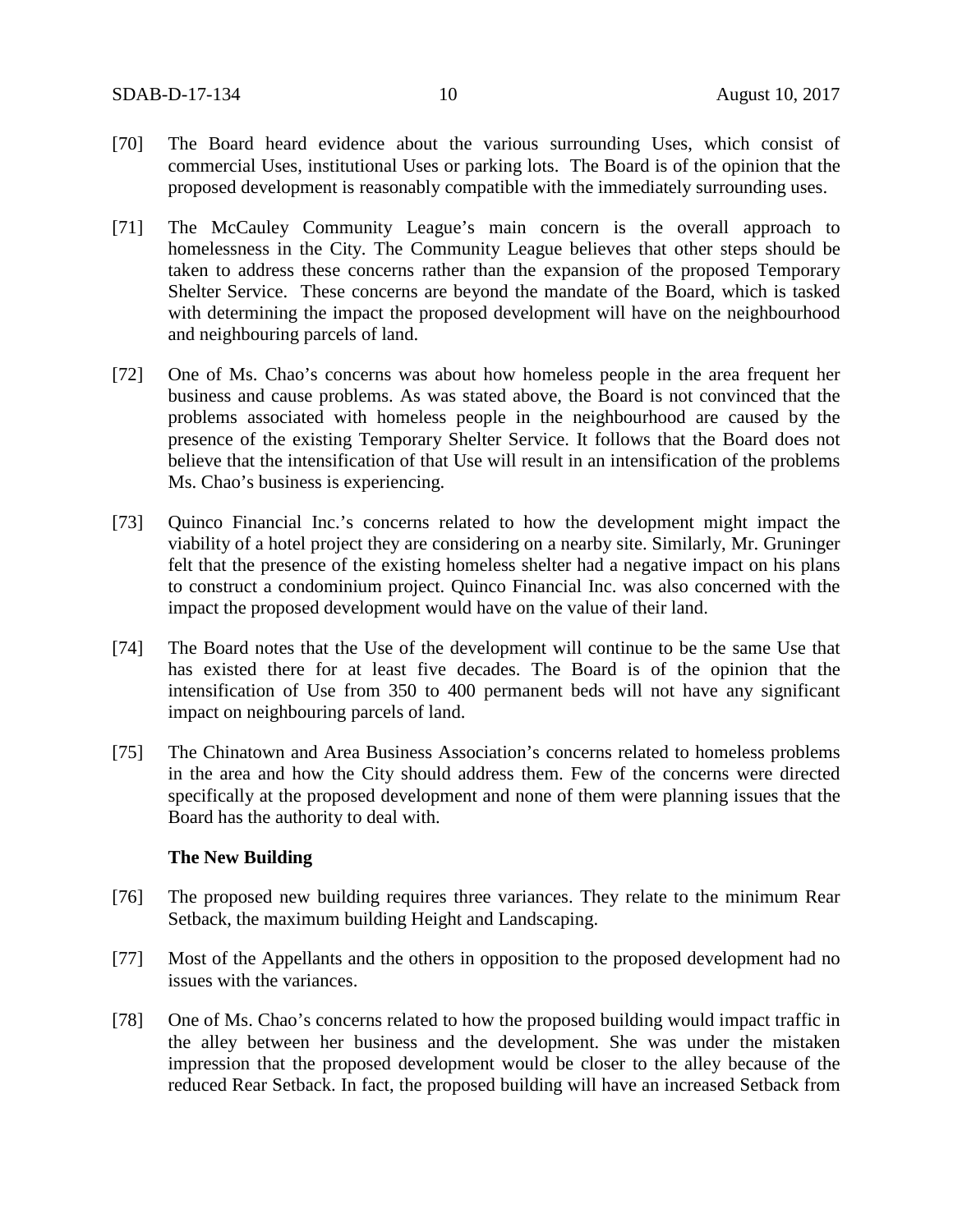the alley. The reduced Rear Setback relates to the west property line, not the property line along the alley.

- [79] The existing building does not have a Rear Setback, so the proposed elimination of this Setback will not result in a change.
- [80] The abutting property to the west is zoned General Business Zone (CB2). This zone does not require Setbacks on interior portions of a site. Future development on this site will likely not have any Setback on the property line it shares with the proposed development. Requiring the proposed development to have a Rear Setback could create an undesirable and unsafe space between the proposed building and the future development on the site to the west. The Board heard that Edmonton Design Committee supported the Rear Setback reduction for these reasons.
- [81] With respect to the maximum Height variance, the proposed development would have a flat roof and the Height of that portion of the roof is 9.9 metres. The only part of the roof that would be above the maximum Height of 10 metres is to accommodate a stairwell and vestibule to access the rooftop Amenity Area. This part of the building would be 13.3 metres high. It would be a relatively small fraction of the entire footprint of the building and would not be very visible from the street. The Board is of the opinion that the variance of 3.3 metres will not have a significant impact on the neighbourhood or on neighbouring parcels of land.
- [82] The final variance relates to the mix of deciduous trees relative to coniferous trees. The regulation requires a 50-50 mix. The proposal is for all deciduous trees. The number of trees proposed exceeds the required number. In a dense, downtown setting, coniferous trees do not provide good street canopies. Deciduous trees will allow for more shading in the summer and more light to filter through in the winter. Eliminating the coniferous trees will also decrease the areas where people could conceal themselves, which will improve public perceptions of safety around the facility. The Board notes that currently there is virtually no landscaping onsite, so the proposed landscaping will be a significant improvement.
- [83] The footprint of the proposed development is roughly the same area as the existing development. However, the proposed development will have an increase in setback on all sides except, as previously discussed, on the west side, which is the rear of the building and that setback remains the same as the present building.
- [84] The proposed development will replace an old building which has reached the end of its life with a modern building. It will provide a more appealing streetscape. The design is more pedestrian friendly with a corner alcove and a canopy. The proposed development will allow for staff to park underground and it has loading facilities underground, which will reduce on-street parking and will enhance the aesthetics of the neighbourhood.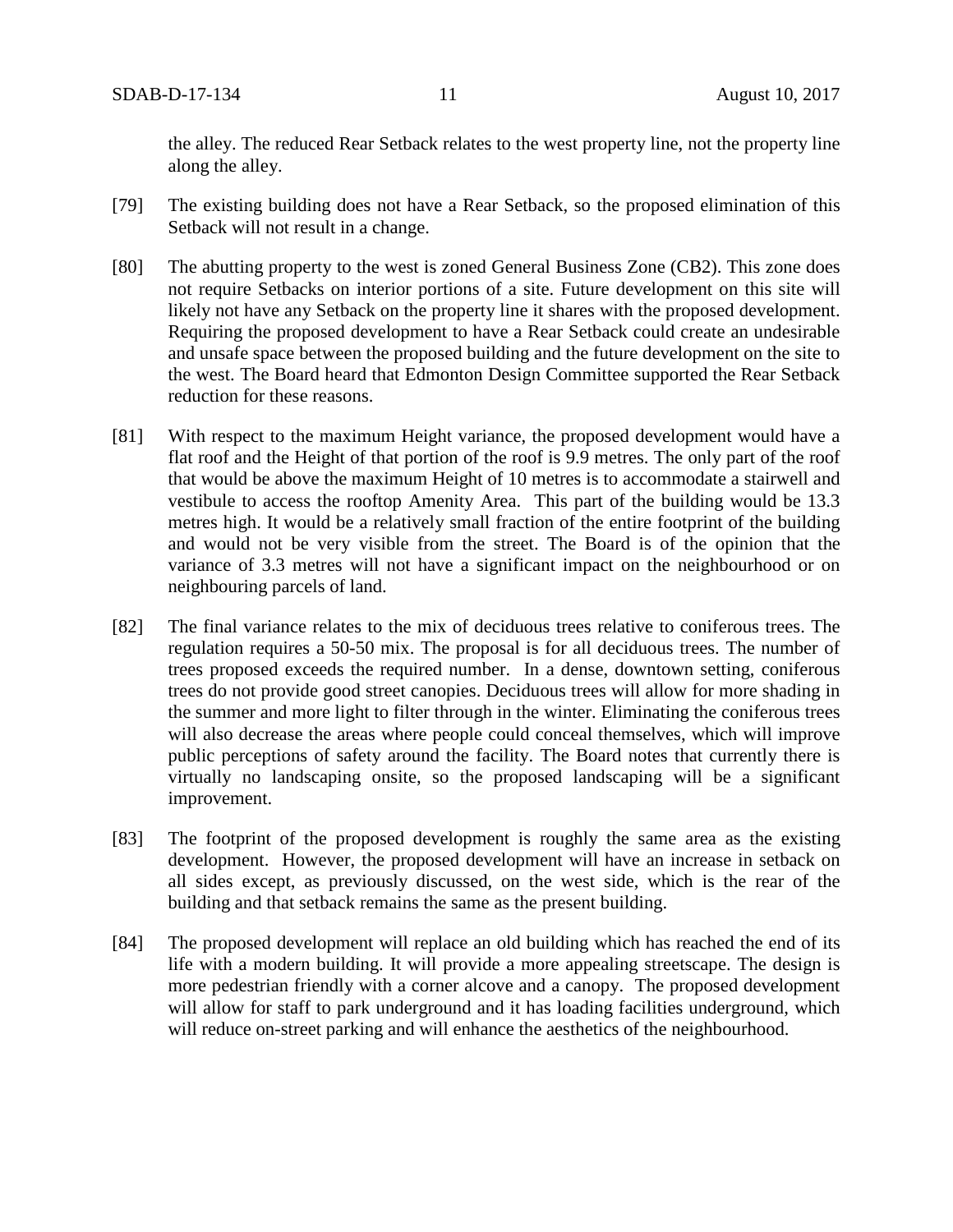[85] Based on the above, it is the opinion of the Board that the proposed development will not unduly interfere with the amenities of the neighbourhood, nor materially interfere with or affect the use, enjoyment or value of neighbouring parcels of land.

me

Mr. M. Young, Presiding Officer Subdivision and Development Appeal Board

Board Members in Attendance Mr. W. Tuttle; Ms. G. Harris; Mr. A. Peterson; Ms. S. LaPerle